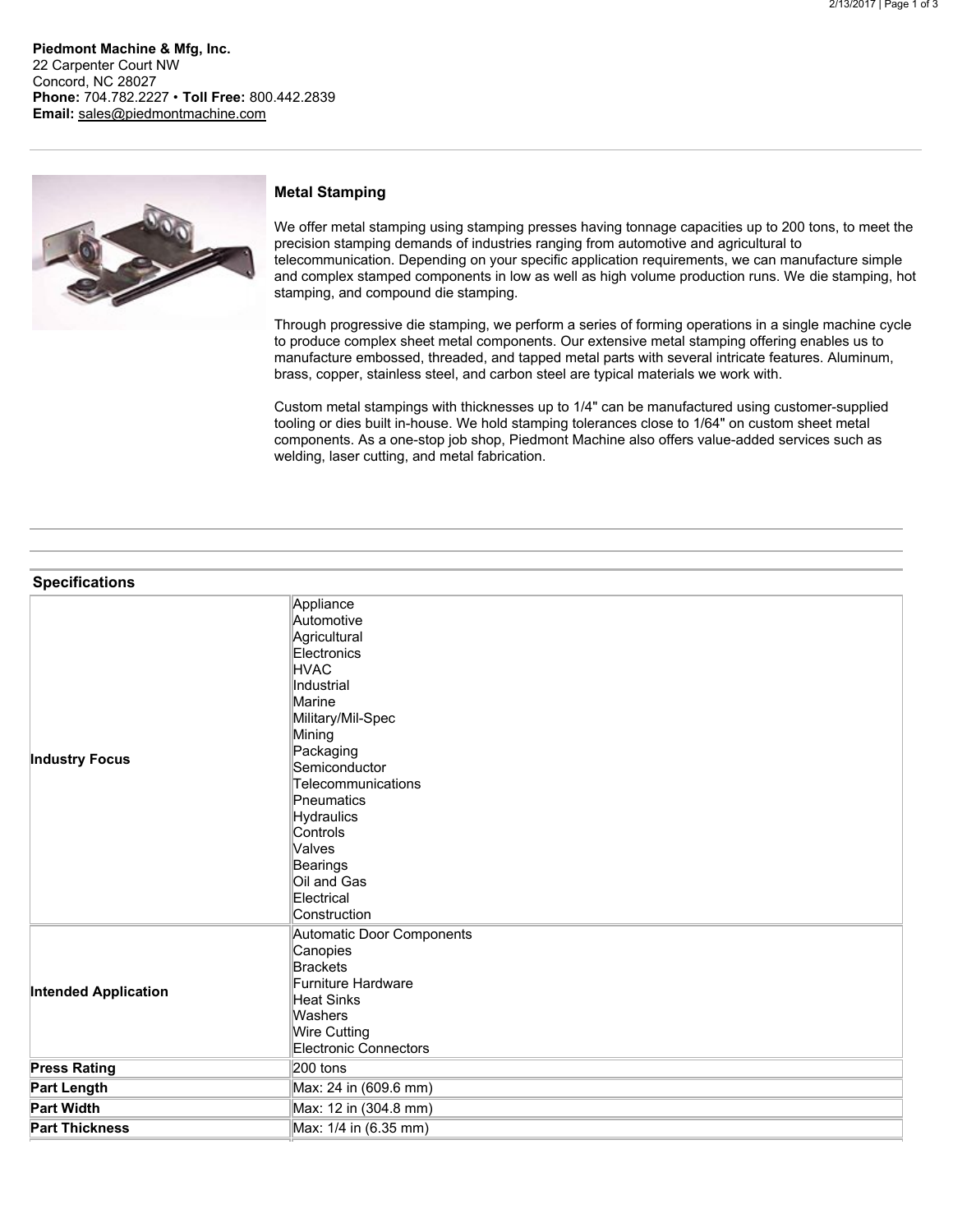| Tolerances                          | $\pm$ .38 mm<br>$\pm$ 1/64 in                                                                                                                                                                                                                                           |  |
|-------------------------------------|-------------------------------------------------------------------------------------------------------------------------------------------------------------------------------------------------------------------------------------------------------------------------|--|
| <b>Industry Standards</b>           | <b>ANSI</b><br>ASME<br><b>ASTM</b><br>ISO 9001:2008<br>Mil-Spec<br>PPAP<br>RoHS Compliant<br>Coining                                                                                                                                                                    |  |
| <b>Production Method</b>            | Compound Die<br>Compression<br>Continuous<br>Deep Drawn<br>Die<br>Die Forging: Open and Closed Die Forging<br>Hot Stamping<br>Perforated Metal<br>Progressive Die                                                                                                       |  |
| <b>Equipment List</b>               | From simple 2-axis turning to 7-axis, turn-mill-drill CNC Swiss-type machines, we are equipped<br>with a full line of CNC equipment from the following manufacturers:<br>Star<br>Citizen<br>Matsuura<br>Mori Seiki<br>Miyano<br>Nakamura-Tome<br>Fanuc-RoboDrill<br>KMT |  |
| <b>Production Capabilities</b>      | Bulk<br>Complex                                                                                                                                                                                                                                                         |  |
| <b>Production Volume</b>            | Low Volume to High Volume                                                                                                                                                                                                                                               |  |
| <b>Materials</b>                    | Alloy Steels<br>Aluminum<br>Bearing Steel<br>Brass<br>Bronze Alloys<br>Carbon Steel<br>Cold Rolled Steel<br>Copper<br>Forging and Cast Iron<br>Hot Rolled Steel<br>Stainless Steel<br><b>Tool Steel</b>                                                                 |  |
| <b>Stamping Features</b>            | Coated<br>Countersunk<br>Embossed<br>Engraving<br><b>Heat Treated</b><br>Paint<br>Tapped<br>Threaded                                                                                                                                                                    |  |
| <b>Additional Services Provided</b> | Casting<br>Injection Molding<br>Laser Cutting<br>Metal Fabrication<br>Welding<br>3D ACIS Model File<br>AutoCAD (DWG,DWZ)<br>BMP<br>DXF                                                                                                                                  |  |
| <b>File Formats</b>                 | GIF<br>JPEG<br> PDF<br>Pro-E or Pro/Engineer (DRW,PRT,XPR)                                                                                                                                                                                                              |  |
|                                     | SAT                                                                                                                                                                                                                                                                     |  |